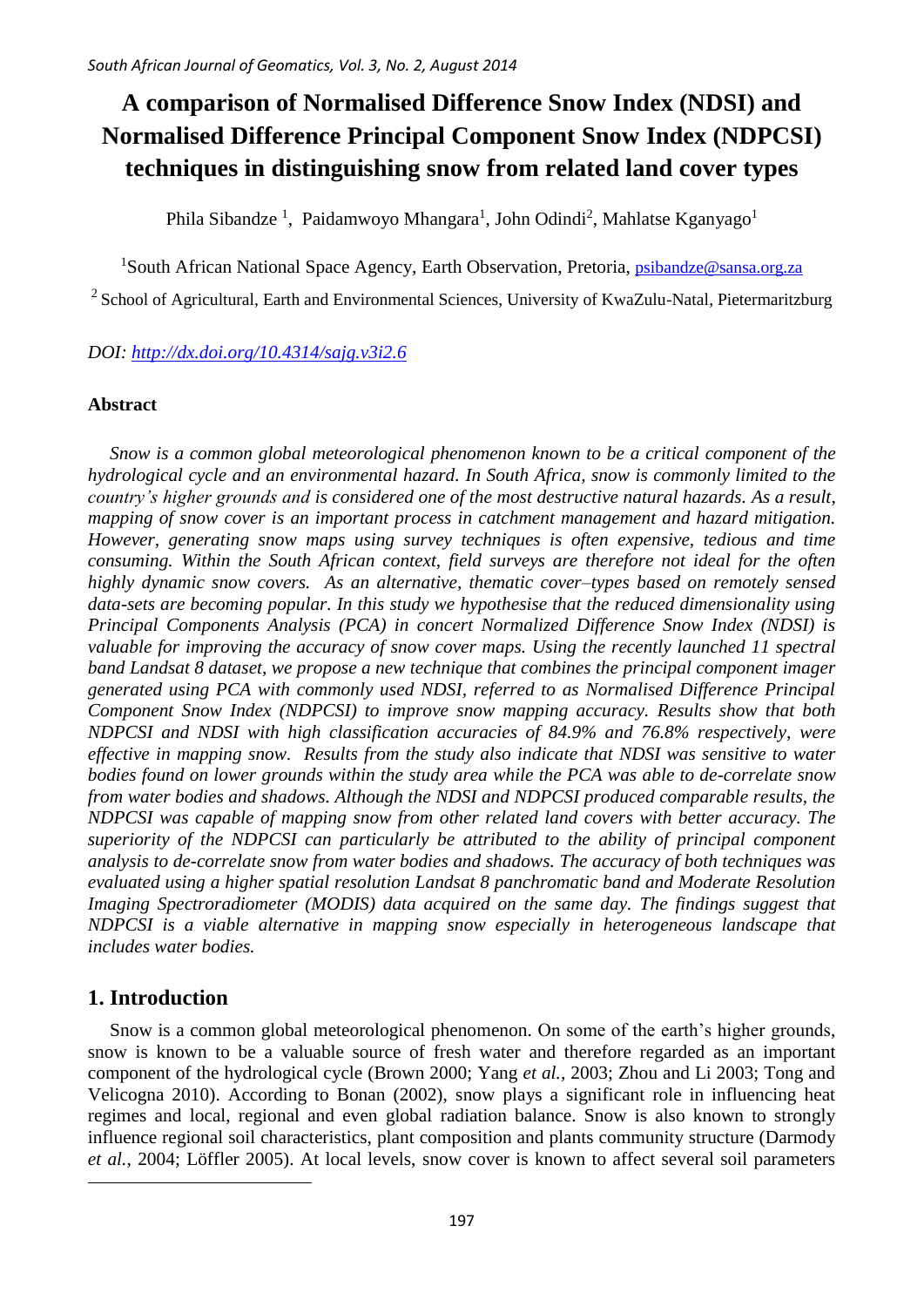such as permeability, temperature, moisture, microbial activity and carbon sequestration (Monson *et al.,* 2006; Isard *et al.,* 2007) According to Lu *et al.,* (2005), snow's distinct high surface reflectance and low thermal conductivity are believed to influence biological, chemical and geological processes. A number of studies (Chinn 2008; Kargel *et al.,* 2005 among others) note that snow is a sensitive indicator to climate change.

In South Africa, snow is mainly experienced during winter months (June to August) and is common in the Western Cape mountains, western parts of the Northern Cape Province, interior high grounds of the Eastern Cape and the Drakensburg mountains in KwaZulu-Natal. Whereas the prevalence of snow in South Africa is not as high as the northern hemisphere's mid-latitudes and Polar Regions, the effects of annual snow is well documented. Like in other parts of the world, in South Africa, snow causes substantial ground transport disruptions, particularly on the country's high ground mountain passes, agricultural damage, overload on utilities like electricity and solar power output among others (Cheshire 1997; Andrews and Pearce 2012). Miller (1998) suggests that snow is a valuable physical process that promotes soil water infiltration that re-invigorates grasslands and other natural vegetation. In this regard, mapping snow is critical for sustainable utilisation of catchments, water points as well as planning and mitigation of associated disasters.

Traditionally, field surveys have been used to generate snow maps (Brown and Braaten 1998). However, generating snow maps using survey techniques is often expensive, tedious and time consuming [\(Kavzoglu and Colkesen](#page-11-0) 2009). Field surveys are therefore not ideal for the often quick melting snow covers ( Lu *et al.,* 2005). Therefore, thematic cover–types based on remotely sensed data-sets are becoming popular (Foody, 2002; Gillanders *et al.,* 2008). Remotely sensed data-sets are particularly well suited for measurement of snow cover due to their uniquely high incident radiation, which contrasts with most natural and artificial surface types (Stroeve *et al.,* 2005). The suitability of remotely sensed datasets in snow cover mapping is further facilitated by repetitive temporal coverage, wide swath width, improved classification algorithms and acquisition of data from remote and inaccessible sites (Foody 2002).

To date, a number of techniques have been exploited by scientists to reliably map snow at various scales. Köning *et al.,* (2001), Foppa *et al.,* (2007) and Lu *et al.,* (2005) provide a detailed overview of some the common remote sensing datasets and methods used in snow mapping. One of the most successful image based snow mapping techniques is the Normalized Difference Snow Index (NDSI) proposed Hall *et al.* (2001). This technique exploits the ratio between snow's high reflectance and strong absorption in the visible and short-wave infrared sections of the electromagnetic spectrum respectively (Hall *et al.,* 2001). Like most ratios, Salomonson and Appel (2004) notes that one of the major advantages of NDSI is its resilience to atmospheric effects and influences caused by viewing geometry. In this regard use of NDSI has been widely adopted by the remote sensing community (see; Tong and Velicogna 2010; Andreassen *et al.,* 2008; Aniya *et al.,* 1996; Sidjak and Wheate, 1999; Corripio 2004 and Lu *et al.,* 2005 among others).

As aforementioned, accurate mapping of snow cover is valuable for planning, management and the mitigation of adverse bio-physical and social process. Whereas the use of NDSI has been widely used in mapping snow, the reliability of such maps is often compromised by its reflectance similarity with other cover types like water, shiny rock surfaces and even vegetation covers. According to Hall *et al.,* (2002), such features are characterised by low reflectance due to their high absorbance ability and low NDSI denominator. Under such circumstances, even a small increase in in the infra-red band may ultimately increase the NDSI and therefore a misclassification of the alternative land-cover's type pixel as snow (Hall *et al.,* 2002). Köning and Sturm (1998) note that there is still a need for techniques that can be used to improve the classification accuracy of snow cover maps. One of the techniques with great potential is the use of imagery principal components,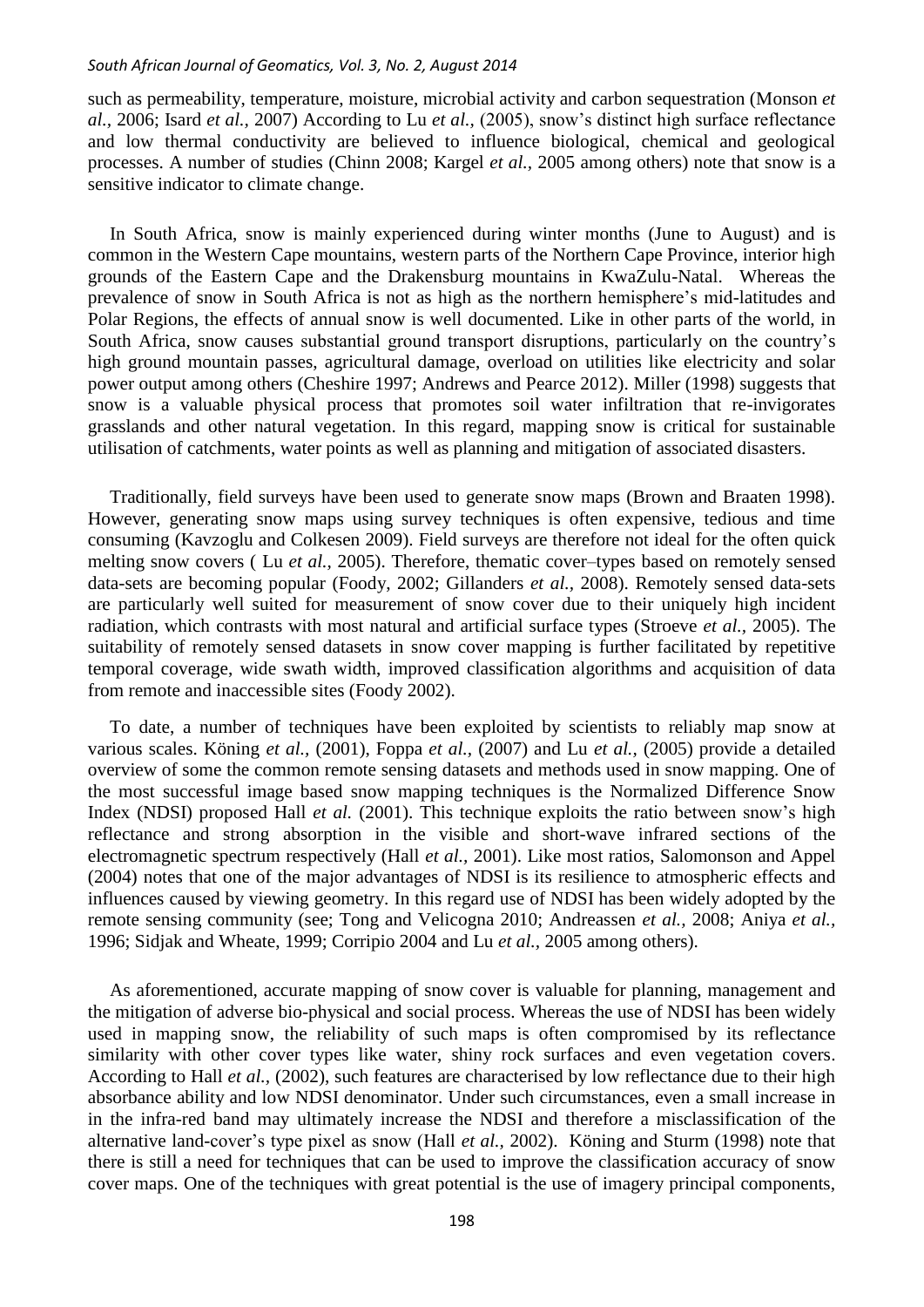also known as Principal Component Analysis (PCA). The PCA is a multivariate statistical technique used in remote sensing to reduce the number of spectral components to fewer principal components with most of the variance contained in the original multispectral images (Singh, 1989). Typically, remotely sensed image dataset are characterised by multiple bands. However, some of the bands within the dataset are often highly correlated and therefore redundant for land-use-landcover mapping (Muchoney and Haack 1994; Munyati 2004). In PCA, spectral bands are combined into a new set of less correlated eigen images (Jackson 1983). In this study we hypothesise that the reduced dimensionality using PCA in concert NDSI is valuable for improving the accuracy of snow cover maps. Whereas there is a huge body of literature on the use of PCA in land-use-land-cover mapping, there is paucity of literature on the integration of PCA in NDSI for snow cover mapping. Using the recently launched 11 spectral band Landsat 8 dataset, we propose a new technique that combines the imagery principal components generated using PCA with commonly used NDSI, referred to as Normalised Difference Principal Component Snow Index (NDPCSI) to improve snow mapping accuracy.

# **2. Study Area**

The Koue Bokkeveld mountain range is located north of Ceres town in the Western Cape Province of South Africa (Figure 1). The Koue Bokkeveld has an elevated escarpment which extends to about 1,600m above sea level. At this altitude, it is one of the coldest places in the Western Cape and experiences snow fall every winter season. The mountain range forms part of the Koue Bokkeveld mountain catchment draining into the Olifants and Doring River networks. The area is regarded as an important natural ecosystem and a critical water source that is used to irrigate approximately 50% of the agricultural fields within the catchment (IWRM Report 2011). This area was selected due to the significance of snow to the catchments hydrological system and other aforementioned reasons.



Figure 1. Location of the study area.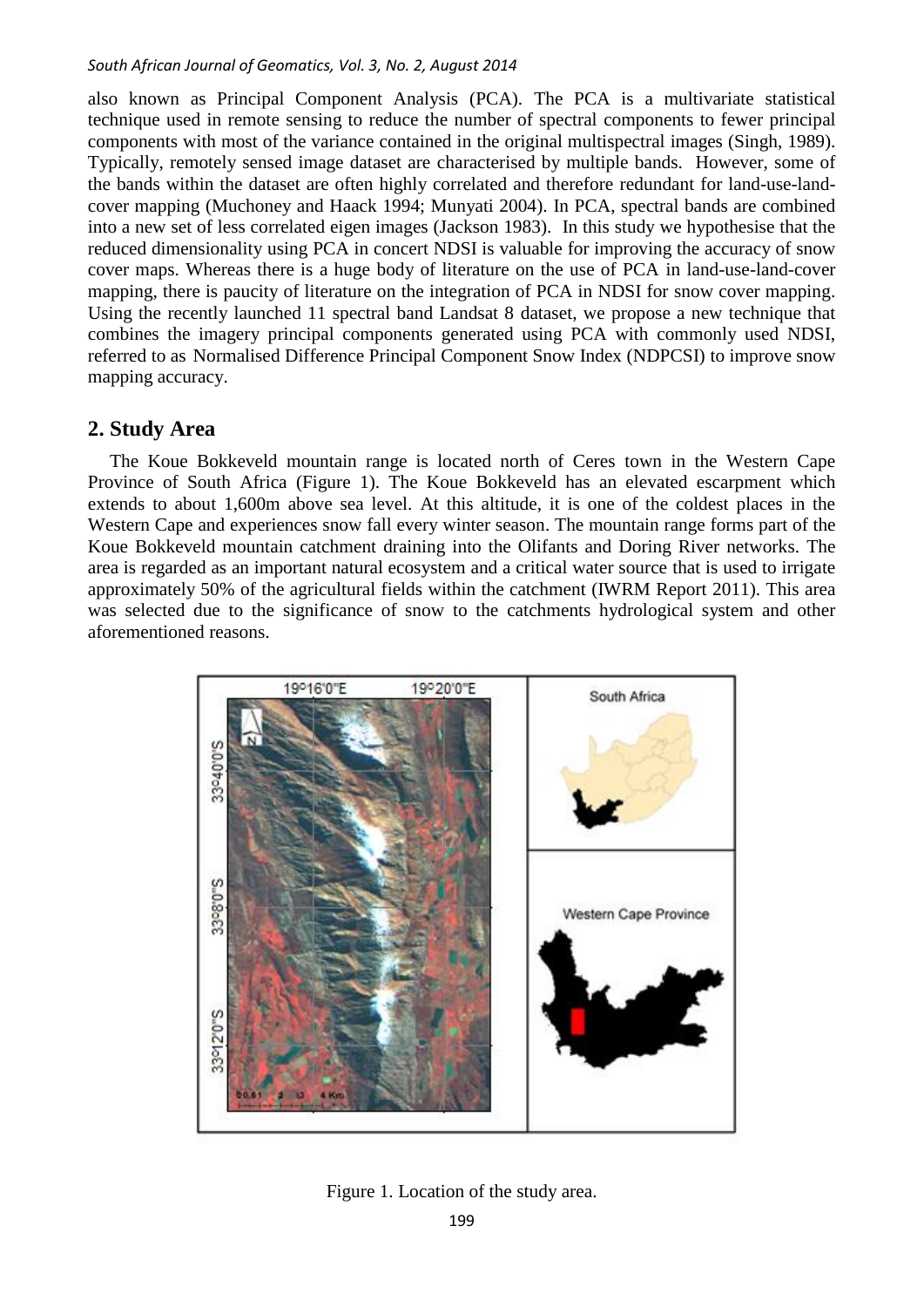## **3. Data and Methods**

The area's Landsat 8 level 1A dataset was acquired on the  $9<sup>th</sup>$  of June 2013 from the South African National Space Agency (SANSA). This image was captured on the earliest cloud free day after a snow fall. The dataset is characterised by 11 spectral bands operating in the visible, nearinfrared, shortwave infrared and thermal infrared spectral regions. The imagery is further characterised by 30m spatial resolution bands from the visible and shortwave infrared, 100m for thermal infrared and 15m spatial resolution for the, panchromatic band. For this study we only used the 30m spatial resolutions bands for deriving the snow indices and the 15m panchromatic band for validation. A detailed description of the characteristics of Landsat 8 imagery is available on the United States Geological Survey (USGS) Landsat Missions website at http://landsat.usgs.gov.

The level 1A Landsat image acquired for this study consisted of quantized and calibrated scaled digital numbers representing multispectral image (USGS 2013). The digital numbers of the images were converted to surface reflectance to obtain the Top of Atmosphere (TOA) reflectance as suggested by Smith *et al.* (2013). To exploit the high reflectance of snow in the visible and the shortwave infrared wavelength regions, and to accentuate the presence of snow in the study area, we employed the NDSI. This technique was preferred over other snow identification methods such as the Relative Spectral Mixture Analysis (RMSA) and the Relative Multiple Endmember Spectral Mixture Analysis (RMESMA). Unlike NDSI, Shreve *et al* (2009) noted that RMSA and RMESMA yield inferior snow classification accuracy. In this study, NDSI was computed by dividing the difference in reflectance observed in the Landsat 8 green band (0.53-0.59µm) and the shortwave infrared band  $(1.57-1.65\mu m)$  with the sum of the two bands as per equation 1.

$$
NDSI = \frac{Green_{0.53} - SWIR_{1.65}}{Green_{0.568} + SWIR_{1.65}}
$$
 [1]

As recommended by Hall *et al.,* (1995), Kulkarni *et al.,* (2006) and Xiao *et al.,* (2002), we used a NDSI threshold of greater than 0.4 to highlight the presence of snow. As suggested by Kulkarni *et al.,* (2006) and Xiao *et al.,* (2002) a near-infrared reflectance value greater than 0.11 was used to mask out water pixels so as to improve NDSI classification accuracy.

To accentuate tonal variations and to reduce dimensionality and correlated principal components, we applied the PCA technique to all the Landsat 8's visible, near-infrared and short wave infrared bands. This procedure generated eight spectrally independent principal components. Each principal component was then independently analysed to detect snow. A Normalised Difference Principal Component Snow Index (NDPCSI) was then computed to accentuate the presence of snow using principal component 1 and 2 as illustrated in the equation 2.

$$
NDPCSI = \frac{PC_{brightest} - PC_{darkest}}{PC_{brightest} + PC_{darkest}}
$$
\n<sup>[2]</sup>

A flow chart of procedures followed in the study is detailed in Figure 2.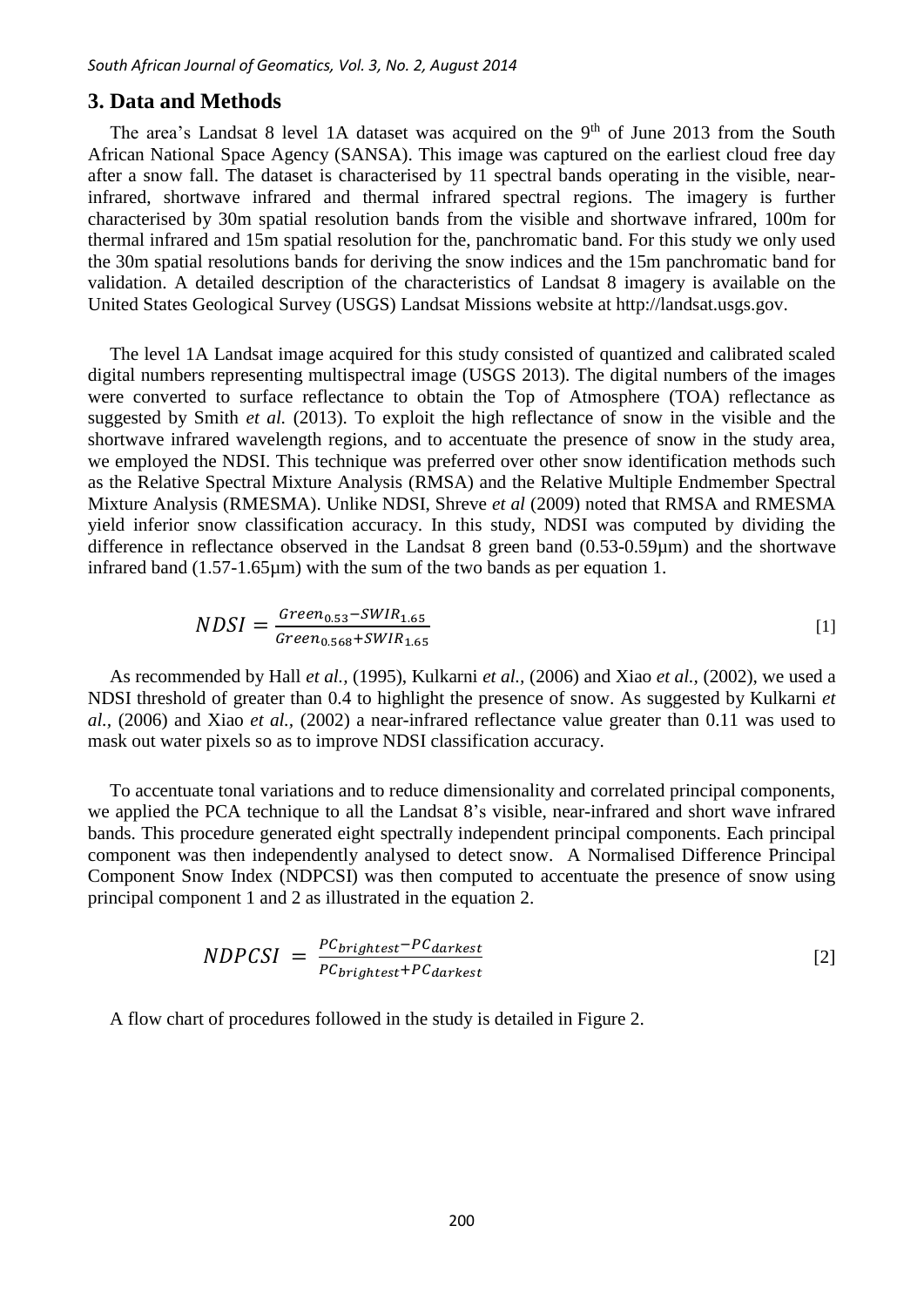

Figure 2. Processing flow diagram of the study.

## **4. Validation and evaluation**

Given the challenge of obtaining same day snow ground reference data for validation in inaccessible mountain terrains, MODIS data was used as reference dataset for accuracy assessment. The MODIS sensor consists of 36 spectral bands between the electromagnetic spectrum of 0.4- 14µm with a spatial resolution of 250, 500 and 1000m at nadir (Hall *et al.*, 1995). With such a wide spectral range, MODIS is ideal for mapping snow cover using the visible, infrared and shortwave infrared regions (Hall *et al.*, 1995). Detailed characteristics of MODIS can be found in Huang *et al.,* (2011). Ideally the validation process should be done using higher spatial resolution data. However, it was impractical to get same day reference image and to perform field verification due to the limited time frame as snow melted before a much higher resolution sensor overpass. Therefore to complement the MODIS data for accuracy assessment, a 15 metre higher resolution Landsat 8 panchromatic band was therefore used in evaluating the classification accuracy. Stroeve *et al.,* (2005) and Lydolph (1985) noted that snow reflects more than 80% of the incident radiation. In consistency with these observations, in this study, it was relatively easy to discern snow covers from the course resolution MODIS validation imagery. Consequently, the accuracy of snow covers based on NDSI and NDPCSI were validated using MODIS and the Landsat 8 panchromatic band classified as "snow" and "no snow".

## **5. Results and discussions**

In consistency with findings in literature (see; Hall *et al.,* 1995, 2001, 2002; Kulkarni *et al.,* 2006 and Xiao *et al.,* 2002 among others), at a threshold greater than 0.4, the NDSI analysis was successful in distinguishing snow from other land cover types. However, results in this study also indicated that NDSI was sensitive to water bodies found on lower grounds within the study area (Figure 3a). This finding is consistent with Hall *et al.,* (2002) who note such spectral confusion as the major weakness of NDSI in mapping snow in areas with reflective water bodies (see Figure 4). As aforementioned, to improve the snow cover classification accuracy, it was therefore necessary to mask out the visible water bodies from the NDSI image (Figure 3b). The resultant image showed a significant improvement in delineating areas of spectral confusion between snow and water bodies (Figure 3c). Figure 3d shows NDSI's snow covers using a snow/no snow Boolean mask.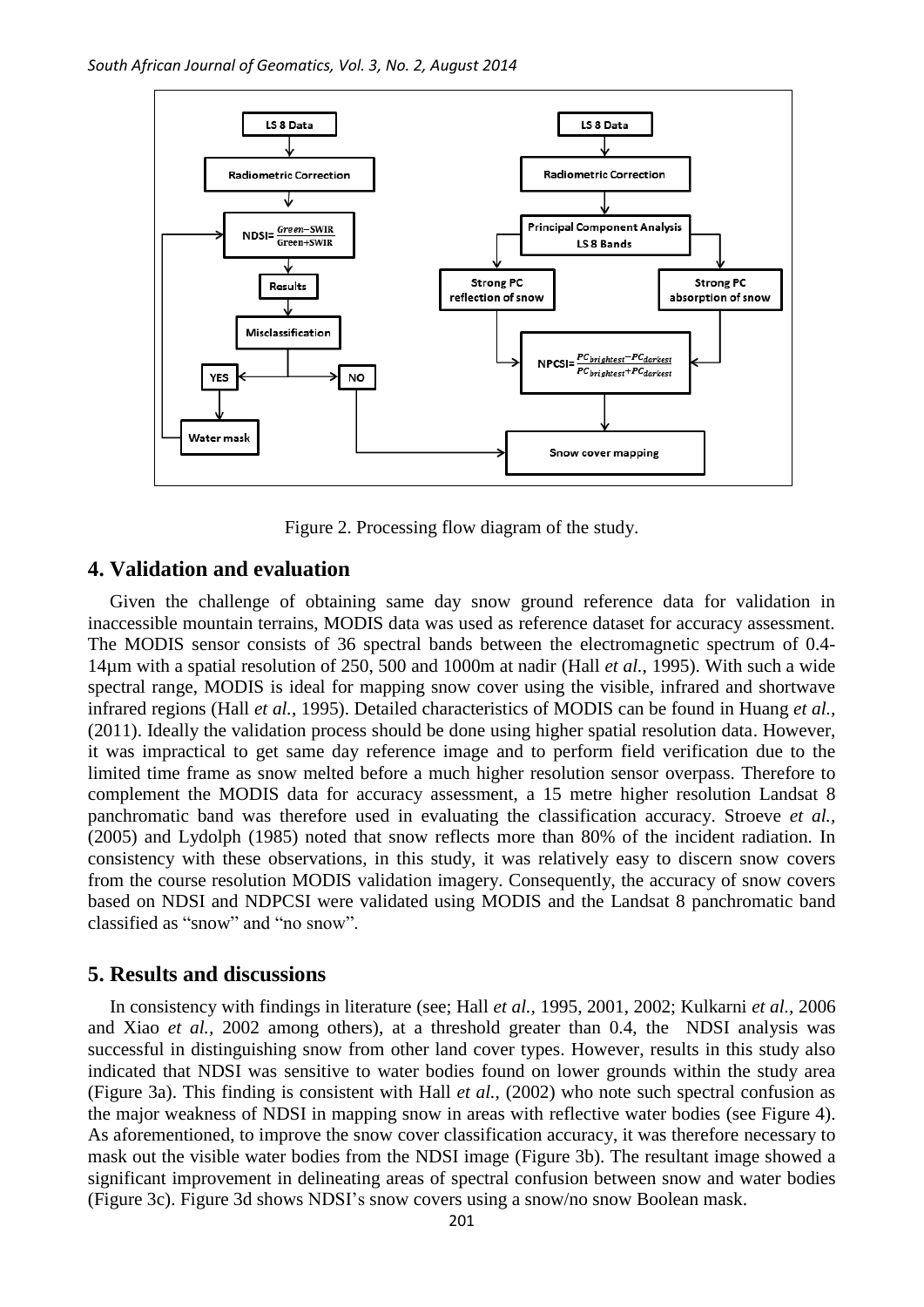

Figure 3. NDSI misclassification of snow with water bodies – rectangles (A), water bodies mask (B), NDSI with water masked out (C) and Binary image of areas with and without snow (D).



Figure 4: Scatter plot showing snow and water overlap using NDSI.

The 8 PCAs showed different amount of information. The greatest amount of information was contained in principal components (PC) 1 and 2. Generally, there was a higher variation in surface cover types in PC1 than in the rest of the 8 PCs. As shown in Figure 4-PC1, the high reflectance and high absorption for snow and water bodies respectively made them easily distinguishable. However, whereas PC2 had more information than the rest of lower order PCs, it was difficult to distinguish snow from most of the other surfaces. In PC2, the absorption of both snow and water reduced the contrast between the two surfaces (Figure  $5 - PC$  1 and PC 2). The PC 1 and 2 were therefore chosen for calculation of the NDPCSI as they showed high reflectance and absorption for snow covers respectively. The eigenvalues showed that the two PCs had over 88% of meaningful data (Table 1). The contrast between the two PCs and the therefore the validity of choice for mapping snow was further corroborated using a correlation scatterplot and were found to be spectrally unrelated (Figure 6).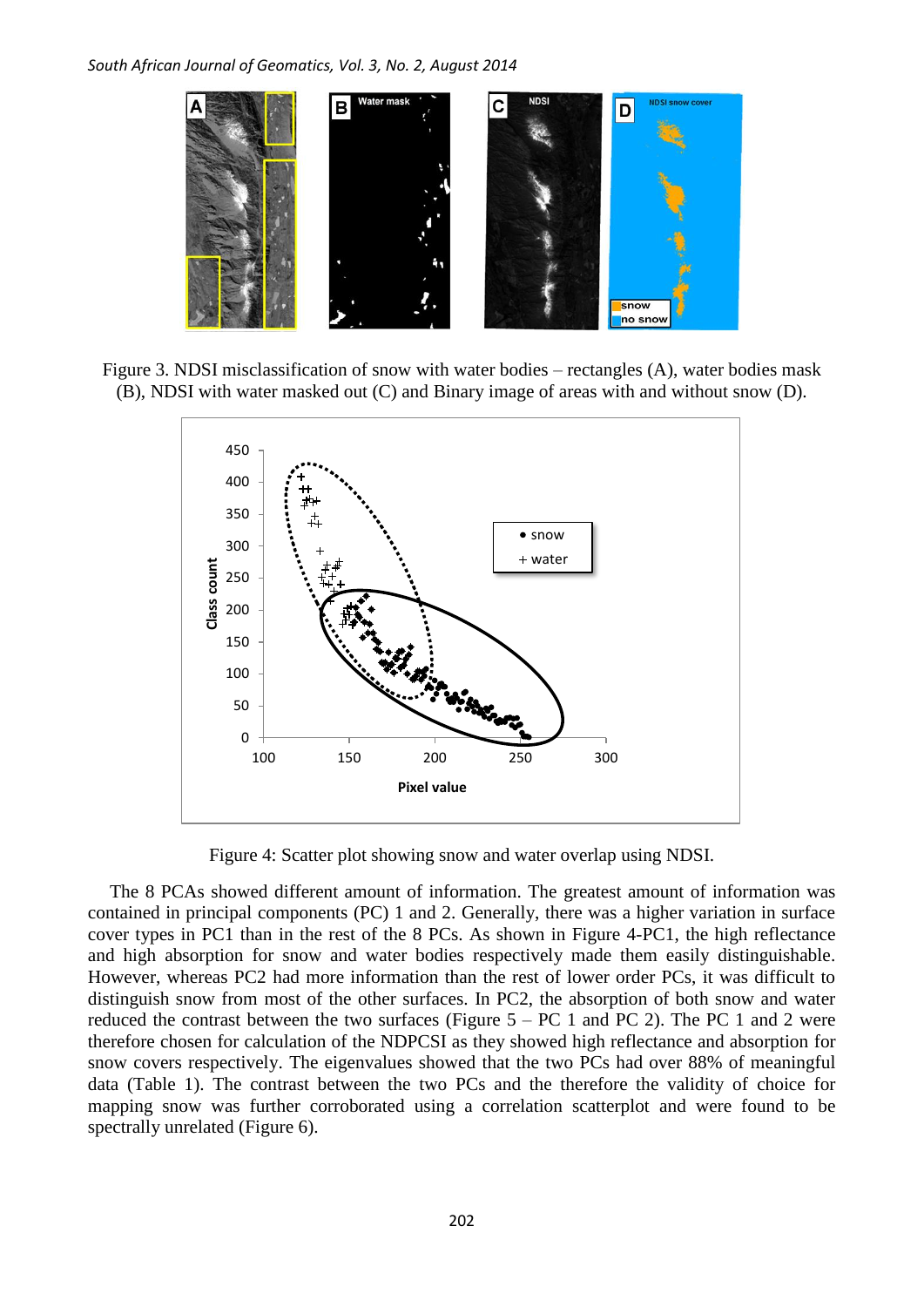

Figure 5**.** Principal components 1 to 8 - PC 1 and PC 2 show snow reflectance and absorption respectively.



Figure 6. Scatterplot between principal component 1 and 2.

Less than 12% of the information was contained in the six higher order PCs (Table 1). These PCs indicated high variances of noise and were therefore not considered for calculation of NDPCSI.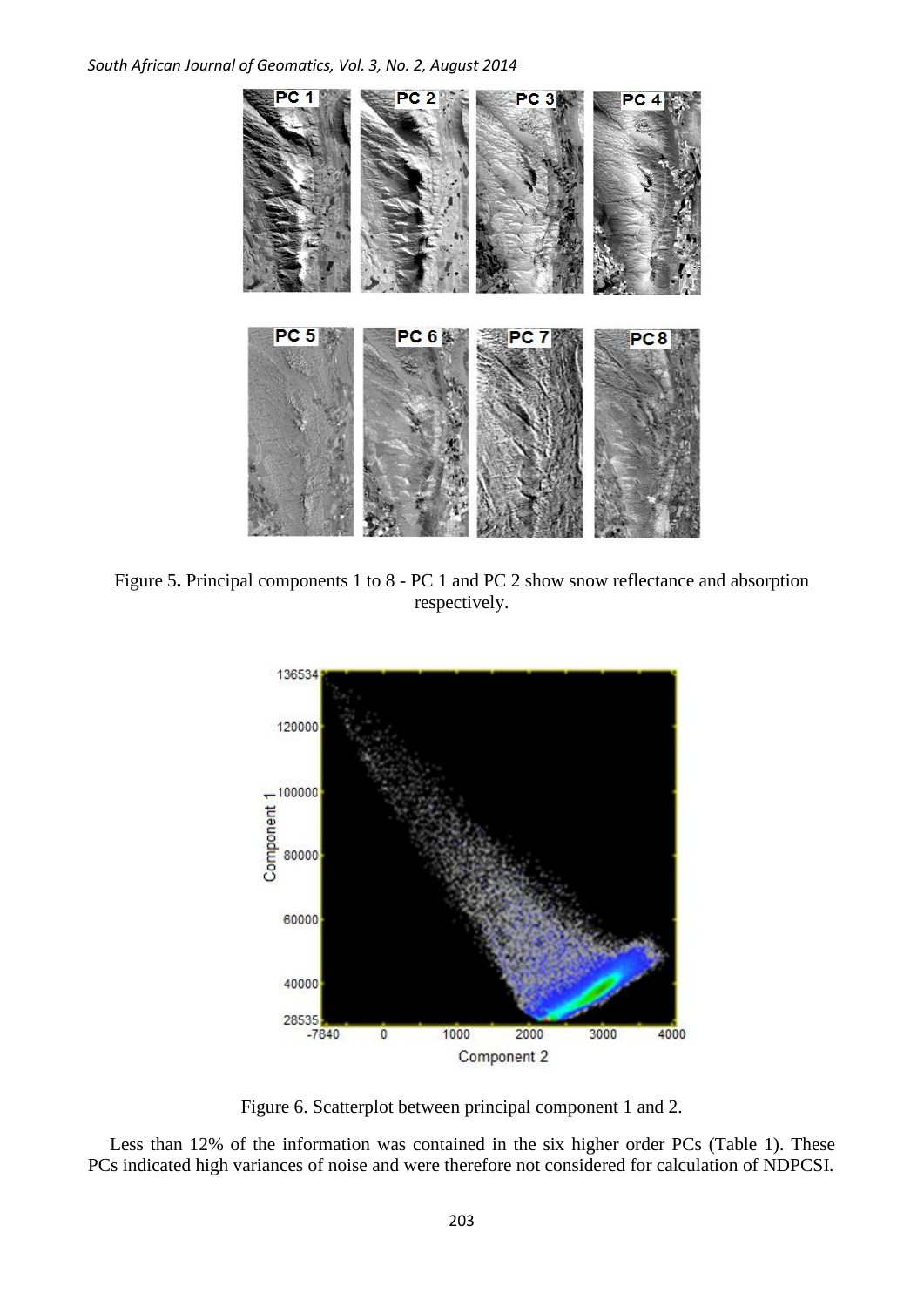| PC             | <b>Eigenvalues</b> | <b>Percentages</b> | <b>Cumulative Percentage</b> |
|----------------|--------------------|--------------------|------------------------------|
|                | 11833725.950       | 65.364             | 65.364                       |
| $\overline{2}$ | 4248676.094        | 23.468             | 88.832                       |
| 3              | 1357968.744        | 7.501              | 96.333                       |
|                | 477560.191         | 2.638              | 98.971                       |
| 5              | 127015.446         | 0.702              | 99.672                       |
| 6              | 33036.812          | 0.183              | 99.855                       |
|                | 23197.801          | 0.128              | 99.983                       |
| 8              | 3136.417           | 0.017              | 100.000                      |

|  |  |  | Table 1: Eigenvalues representing information from the 8 principal components. |
|--|--|--|--------------------------------------------------------------------------------|
|  |  |  |                                                                                |

The resulting NDPCSI indicated that there was a substantial difference between snow cover and other land cover types in the imagery such as water bodies, agricultural fields, roads, and build up areas. Unlike the NDSI, NDPCSI clearly differentiated snow from water bodies without the need of a water mask. Ultimately, an extract of thick snow covering an area of 7km<sup>2</sup> was delineated from the rest of the classes (Figure 7).



Figure 7**.** Snow cover mapped from NDPCSI.

As aforementioned, to assess the accuracy of the mapped snow, the validation using NDSI and NDPCSI was done using MODIS data and the Landsat 8 panchromatic band. Figure 8 shows same day acquisition of snow cover in the study area from both MODIS and Landsat 8 spectral and panchromatic imagery. Although MODIS had a courser resolution, areas covered by snow were visible.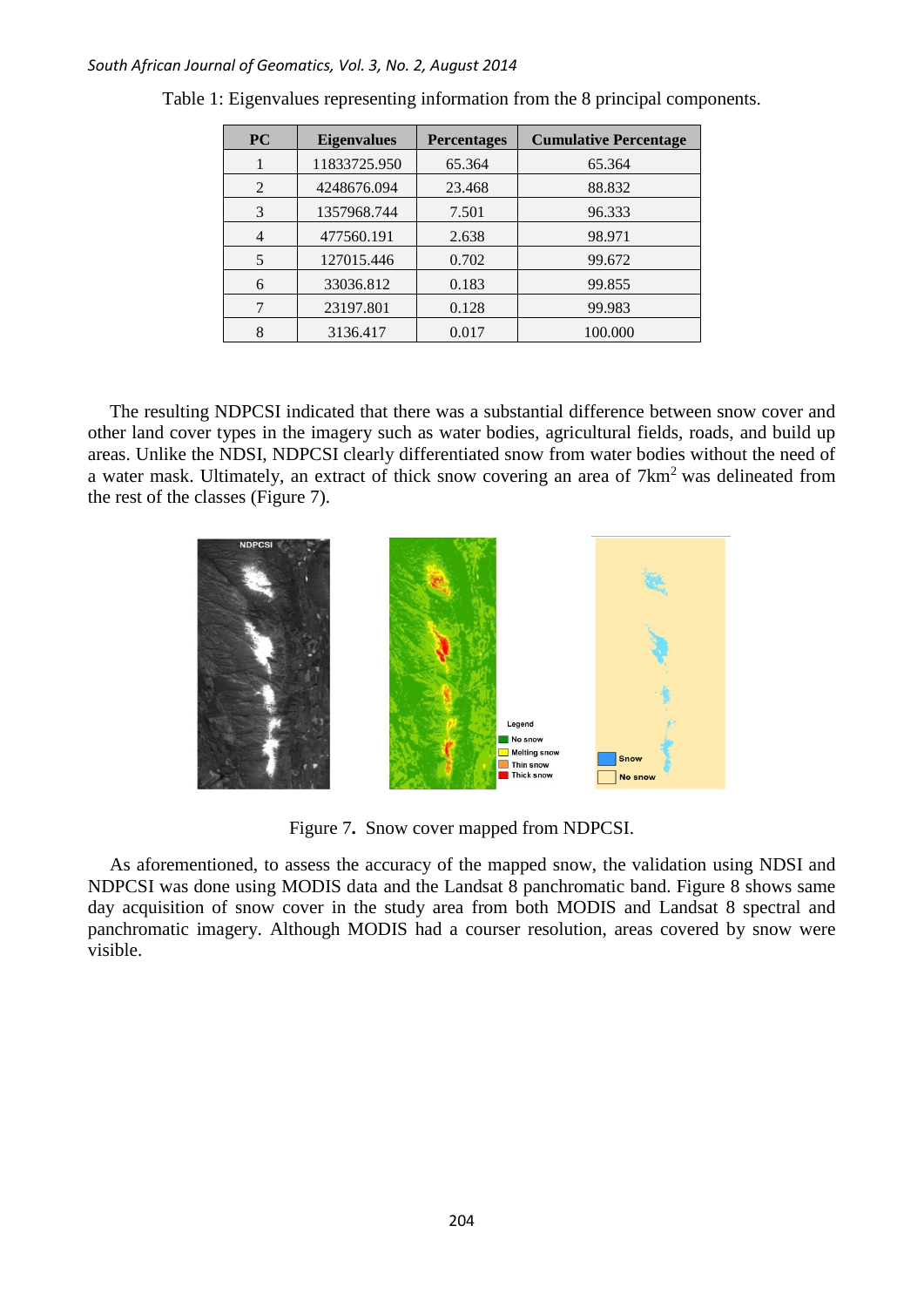

Figure 8. MODIS and Landsat 8 multispectral and panchromatic imagery showing snow cover.

Table 2, table 3, table 4 and table 5 present the results of the confusion matrix obtained from the validating NDSI and NDPCSI methods. Validation of these methods was performed using MODIS data which produced overall accuracies of 76.8% and 84.9% for NDSI and NDPCSI respectively. On the other hand, the panchromatic band produced significantly higher overall accuracy for both methods with 93.7% for NDSI and 94.9 % for NDPCSI. These results indicate how significant these two sets of imagery were in testing NDSI and NDPCSI methods. The results obtained in this study indicate that the accuracy of the mapped snow using NDSI is comparable to NDPCSI. However, whereas the NDPCSI performed better than the NDSI, the computation for NDSI is simple and can be automated. Therefore, the choice of the two methods will be determined by the volume of the images to be processed and the level of classification accuracy required.

| (Ground Truth Pixels) |                  |           |           |          |              |  |
|-----------------------|------------------|-----------|-----------|----------|--------------|--|
|                       | no snow 1        | no snow 2 | no snow 3 | snow     | <b>Total</b> |  |
| <b>Unclassified</b>   | $\Omega$         |           |           | $\Omega$ |              |  |
| no snow               | 20               | 3         |           |          | 23           |  |
| no snow               | $\Omega$         | 17        | 12        |          | 17           |  |
| no snow               | $\left( \right)$ |           |           |          | 12           |  |
| no snow               |                  |           |           |          |              |  |
| snow                  |                  |           |           | 10       | 10           |  |
| <b>Total</b>          | 20               |           | 12        |          | 62           |  |

Table 2. Confusion error matrix of the NDSI using MODIS.

Overall accuracy: 76.81%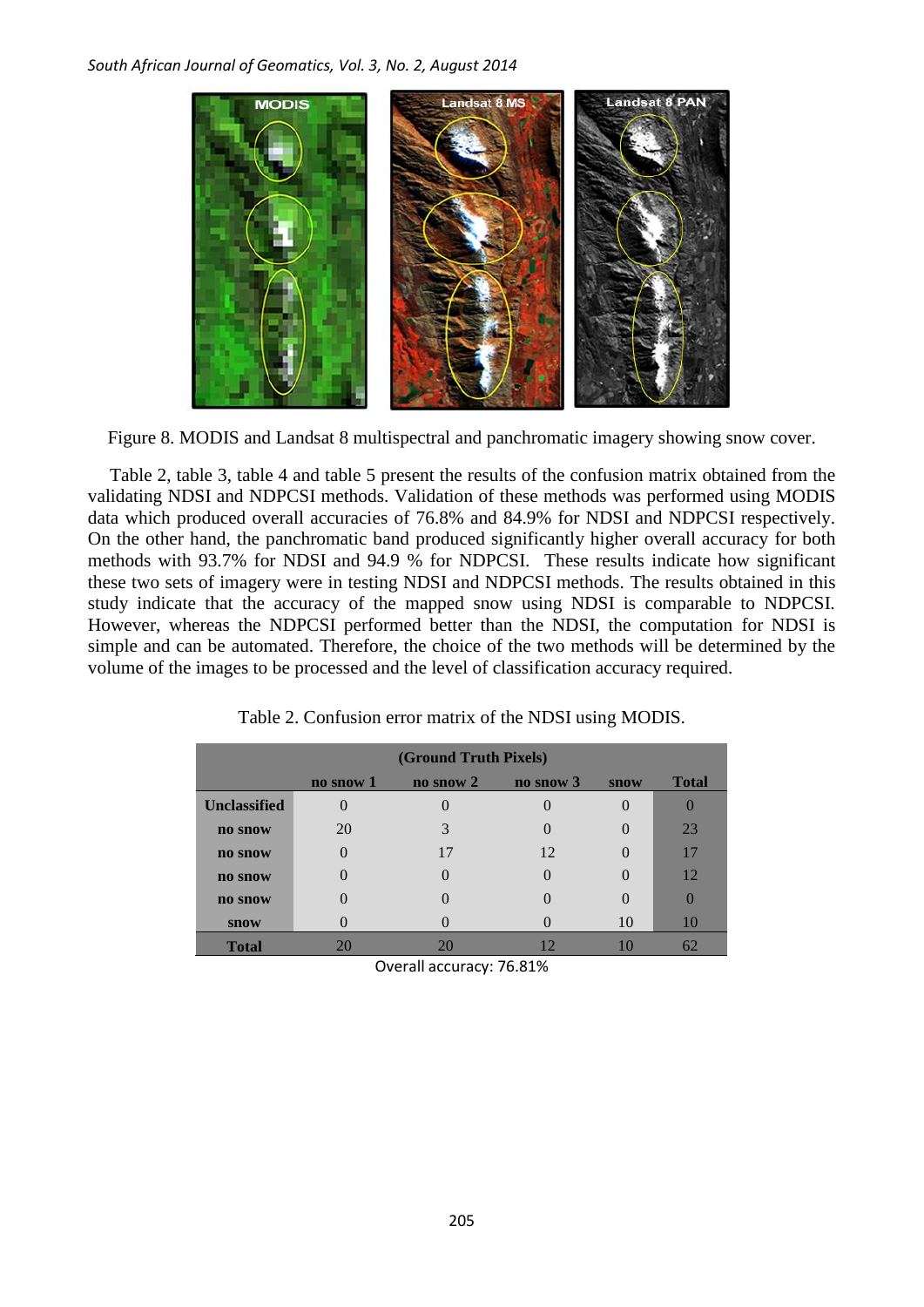| (Ground Truth Pixels) |           |           |           |        |                  |              |
|-----------------------|-----------|-----------|-----------|--------|------------------|--------------|
|                       | no snow 1 | no snow 2 | no snow 3 | snow 1 | snow $2$         | <b>Total</b> |
| <b>Unclassified</b>   |           |           |           |        | $\left( \right)$ | U            |
| no snow 1             |           |           |           |        |                  |              |
| no snow 2             | 28        | 76        |           |        | $\Omega$         | 104          |
| no snow 3             |           | 23        | 36        |        | $\mathbf{0}$     | 59           |
| snow 1                |           |           |           | 408    | 11               | 419          |
| $\mathbf{snow} 2$     |           |           |           |        |                  |              |
| <b>Total</b>          | 28        | 99        | 36        | 408    |                  | 583          |

## Table 3. Confusion error matrix of the NDPCSI using MODIS.

Overall accuracy: 84.9 %

Table 4. Confusion error matrix of the NDSI using Landsat 8 panchromatic band.

|              | <b>Ground Truth Pixels</b> |      |        | <b>Total</b> |  |  |
|--------------|----------------------------|------|--------|--------------|--|--|
|              | unclassified               |      |        |              |  |  |
| unclassified |                            | O    |        |              |  |  |
| snow         | O                          | 98   | 10373  | 10468        |  |  |
| no snow      | 0                          | 4713 | 223247 | 224960       |  |  |
| total        |                            | 4811 | 233617 | 238428       |  |  |
|              |                            |      |        |              |  |  |

Overall accuracy: 93.67 %

Table 5. Confusion error matrix of the NDPCSISI using Landsat 8 panchromatic band.

|              | <b>Total</b> |      |        |        |
|--------------|--------------|------|--------|--------|
|              | unclassified |      |        |        |
| unclassified | O            | O    |        |        |
| snow         | 0            | O    | 7434   | 7434   |
| no snow      | Ω            | 4811 | 226186 | 230994 |
| total        | O            |      | 233617 | 238428 |

Overall accuracy: 94.86 %

## **6. Conclusions**

This study demonstrated that snow cover can be mapped using Landsat 8 imagery using NDSI and NDPCSI techniques. Although the NDSI and NDPCSI produced comparable results, the NDPCSI produced higher classification accuracy. The superiority of the NDPCSI can be attributed to the ability of principal component analysis to de-correlate snow from water bodies and shadows. The NDSI results confirmed the threshold of 0.4 widely used in literature as ideal for mapping snow. Although with a relatively lower accuracy, a major advantage of NDSI over NDPCSI is the possibility for automation. However, the use of NDPCSI offer great potential to achieve higher accuracy snow maps if the PCs with the greatest de-correlation can be automated. Furthermore, use of NDPCSI eliminates the need to masking features with similar spectral characteristics as snow. This study demonstrates that NDPCSI can be used successfully to map snow and is an alternative to the commonly used NDSI.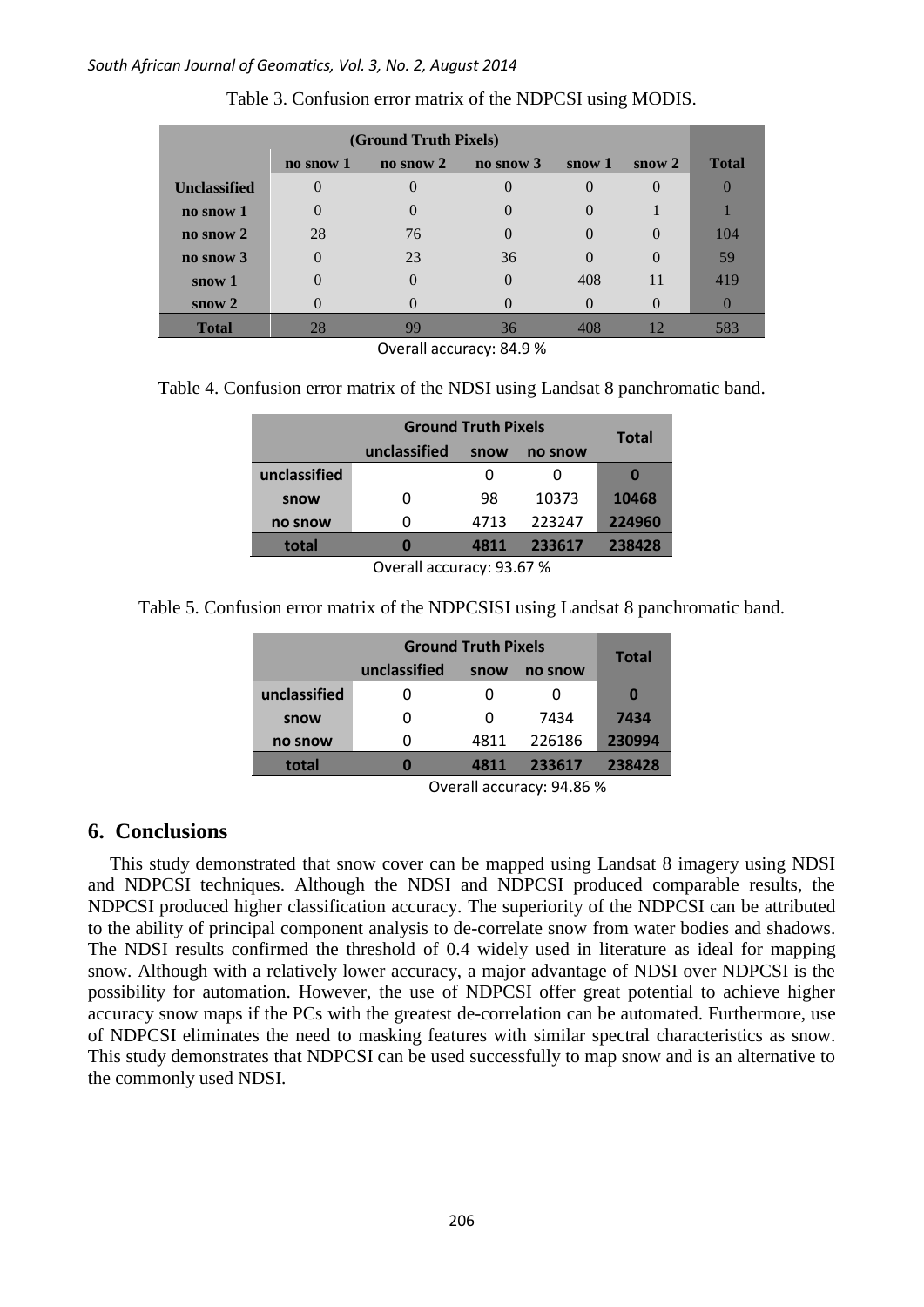## **7. References**

- Andreassen, LM, Paul, F, Kääb, A, & Hausberg, JE 2008, Landsat-derived glacier inventory for Jotunheimen, Norway, and deduced glacier changes since the 1930s, *The Cryosphere*, vol. 2, pp. 131-145.
- Andrews, R & Pearce, J 2012, [Prediction of energy effects on photovoltaic systems due to snowfall events](http://www.ieee-pvsc.org/ePVSC/manuscripts/MePVSC566_0521131900.pdf) in, *38th IEEE Photovoltaic Specialists Conference*, pp. 003386–003391.
- Aniya, M, Sato, H, Naruse, R, Skvarca, P & Casassa, G 1996, The use of satellite and airborne imagery to inventory outlet glaciers of the Southern Patagonian Icefield, South America. *Photogrammetric Engineering and Remote Sensing,* vol. 62, pp. 1361-1369.
- Bonan, G 2002, *Ecological Climatology, Concepts and Applications*, Cambridge University Press, New York.
- Brown, RD 2000, Northern Hemisphere snow cover variability and change, 1915–1997, *Journal of Climate*, vol. 13, pp. 2339–2355.
- Brown, BD, & Braaten, RO 1998, Spatial and temporal variability of Canadian monthly snow depths, 1946– 1995*, Atmospheric Ocean*, vol. 36, no.1, pp. 37–54.
- Cheshire, L 1997, Have snow shovel, will travel. National Snow and Ice Data Centre, viewed 28 January2014,[<http://www.southafrica.info/news/snow70812.htm#.UvklPLTGcxA#ixzz2swrQccLH>](http://www.southafrica.info/news/snow70812.htm#ixzz2swrQccLH).
- Chinn, H, Salinger, J, Fitzharris, B, & Willsman, A 2008, *Glaciers and climate*. Bulletin of the Federal Mountain Clubs of New Zealand, vol. 171, pp. 1–15.
- Corripio, JG 2004, Snow surface albedo estimation using terrestrial photography, *International Journal of Remote Sensing*, vol. 25, no. 24, pp. 5705–5729.
- Darmody, RG, Thorn, CE, Schlyter, P, Dixon, JC 2004, Relationships of vegetation distribution to soil properties in Kärkevagge, Swedish Lapland, *Arctic, Antarctic and Alpine Research,* vol. 36, pp. 21-32.
- Foody, GM 2002, Status of land cover classification accuracy assessment, *Remote Sensing of Environment*, vol. 80, pp. 185-201.
- Foppa, N, Stoffel, A & Meister, R 2007, Synergy of in situ and space borne observation for snow depth mapping in the Swiss Alps, *International Journal of Applied Earth Observation and Geoinformation*, vol. 9, pp. 294–310.
- Gillanders, SN, Coops, NC, Wulder, MA, Gergel, SE, Nelson, T 2008, Multitemporal remote sensing of landscape dynamics and pattern change: describing natural and anthropogenic trends, *Progress in Physical Geography* ,vol. 32, pp. 503-528.
- Hall, DK, Foster, JL, Chien, JL. & Riggs, GA 1995, Determination of actual snow-covered area using Landsat TM and digital elevation model data in Glacier National Park,Montana, *Polar Record*, vol. 31, no.177, pp.191-198.
- Hall, DK, Riggs, GA. & Solomonson, VV 1995, Development of methods for mapping global snow cover using moderate resolution imaging spectroradiometer data, *Remote Sensing of Environment,* vol. 54, pp.127-140.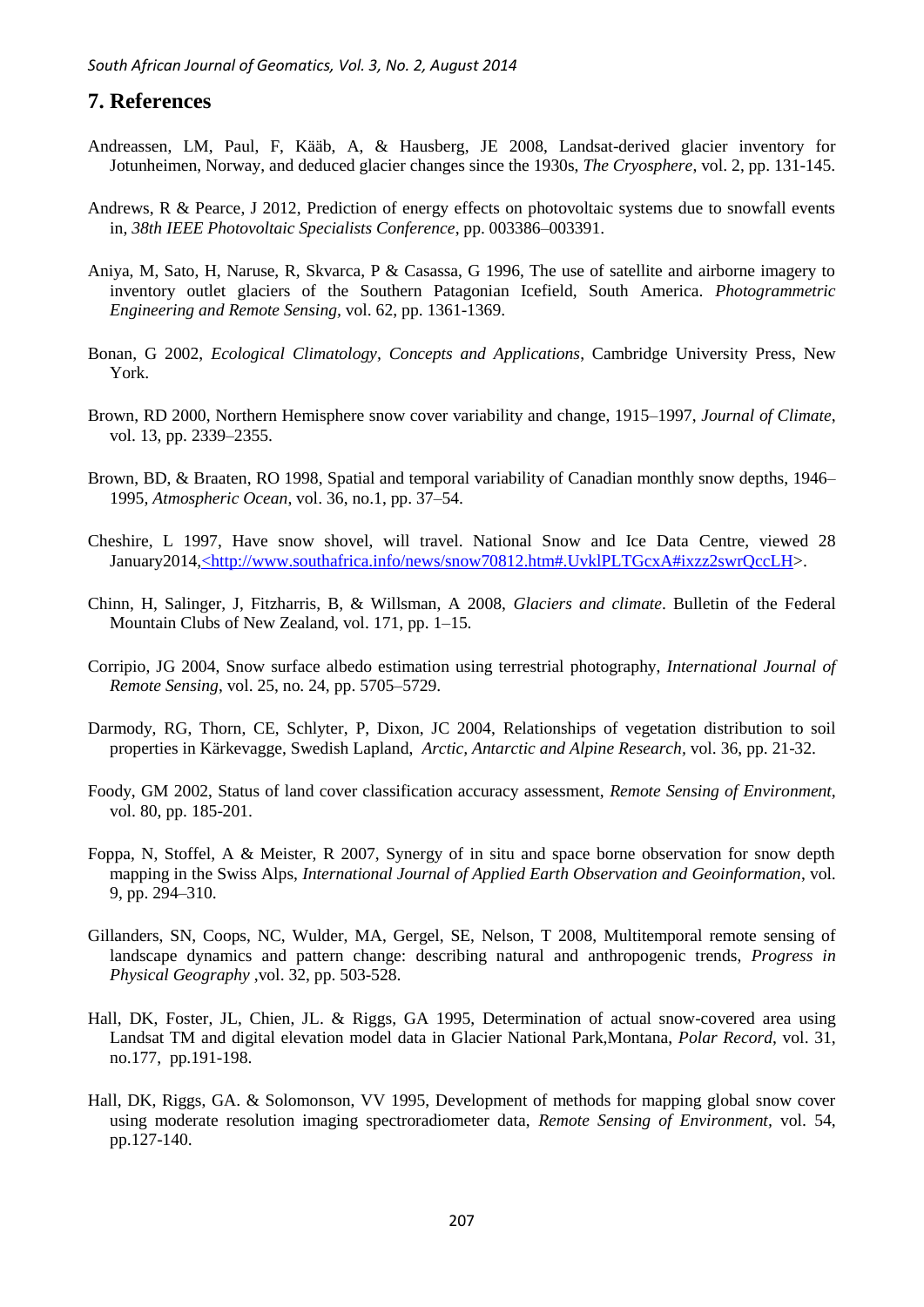- Hall, DK, Riggs, GA, Salomonson, VV, Barton JS, Casey, KL, Chien, NE, DiGirolamo, AG, Klein, H, Powell W, & Tait, AB 2001, *Algorithm theoretical basis document (ATBD) for the MODIS snow and sea ice-mapping algorithms*, viewed 3 October 2013, [<http://www.modissnow](http://www.modissnow-ice.gsfc.nasa.gov/atbd01.html)[ice.gsfc.nasa.gov/atbd01.html.>](http://www.modissnow-ice.gsfc.nasa.gov/atbd01.html)
- Hall, DK, GA, Riggs, VV, Salomonson, N, DiGirolamo & KJ, Bayr 2002, MODIS snow-cover products, *Remote Sensing of the Environment*, vol. 83, no.1–2, pp. 181–194.
- Huang, X, Liang, T, Zhang, X & Guo, Z 2011, Validation of MODIS snow cover products using Landsat and ground measurements during the 2001-2005 snow season over northern Xinjiang, China, *International Journal of Remote Sensing*, vol. 32no.1, pp. 133-152.
- Isard, SA, Schaetzl, RJ, & Andresen, JA 2007, Soils cool as climate warms in the great lakes region: 1951– 2000, *Annals of the Association of American Geography*, vol. 97, pp. 467–476.
- IWRM 2011, *Western Cape IWRM Action Plan: Status Quo Report Final Draft 2011*, viewed 1 October 2013, <http://www.westerncape.gov.za/other/2011/8/chapter 11 the olifants doorn wma.pdf.>
- Jackson, BB 1983, *Multivariate Data Analysis: An Introduction Irwin*, Richard Irwin, Homewood/ Illinois, USA.
- <span id="page-11-0"></span>Kavzoglu, T, Colkesen, I 2009, A kernel functions analysis for support vector machines for land cover classification, *International Journal of Applied Earth Observation and Geoinformation*, vol. 11, pp. 352- 359.
- Kargel, J S, Abrams, M J, Bishop, M P, Bush, A, Hamiton, G, Jiskoot, H, K¨a¨ab, A, Kieffer, HH, Lee, EM, Paul, F, Rau, F, Raup, B, Shroder, J F, Soltesz, D, Stainforth, D, Stearns, L, & Wessel, R 2005, Multispectral imaging contributions to global land ice measurements from space, *Remote Sensing of the Environment*, vol. 99, pp. 187–219.
- Köning, M, Winther, JG, & Isaksson, E 2001, Measuring snow and glacier ice properties from satellite, *Reviews of Geophysics*, vol. 39, no. 1, pp. 1–27.
- Köning, M, & Sturm, M 1998, Mapping snow distribution in the Alaskan Arctic using aerial photography and topographic relationships, *Water Resources Research*, vol. 34, no. 12, pp. 3471–3483.
- Kulkarni, AV, Singh, SK, Mathur, P & Mishra, VD 2006, Algorithm to monitor snow cover using AwiFs data of RESOURCESAT-1 for the Himalayan region, *International Journal of Remote Sensing*. vol. 27, no.12, pp. 2449-2457.
- Löffler, J 2005, Snow cover dynamics, soil moisture variability and vegetation ecology in high mountain catchments of central Norway, *Hydrological Processes*, vol. 19, pp. 2385-2405.
- Lu, S, Oki, K & Omasa, K 2005, Mapping snow cover using AVHRR/NDVI 10-day composite data, *Journal of Agricultural Meteorology*, vol. 60, no. 6, pp. 1215-12-18.
- Lydolph, E 1985, *[The Climate of the Earth](http://books.google.com/?id=bBjIuXHEgZ4C&pg=PA104)*, Rowman & Littlefield, Maryland. Monson, RK, Burns, SP, Williams, MK, Delany, AC, Weintraub, M, Lipson, DA 2006, The contribution of beneath-snow soil respiration to total ecosystem respiration in a high-elevation, subalpine forest, *Global Biogeochemical Cycles*, 20, GB3030, doi: 10.1029/2005GB002684.
- Miller, D. 1998, Nomads of the Tibetan Plateau Rangelands in Western China, Part One: Pastoral History. *Rangelands,* vol*.* 20, no. 6, pp. 24-29.